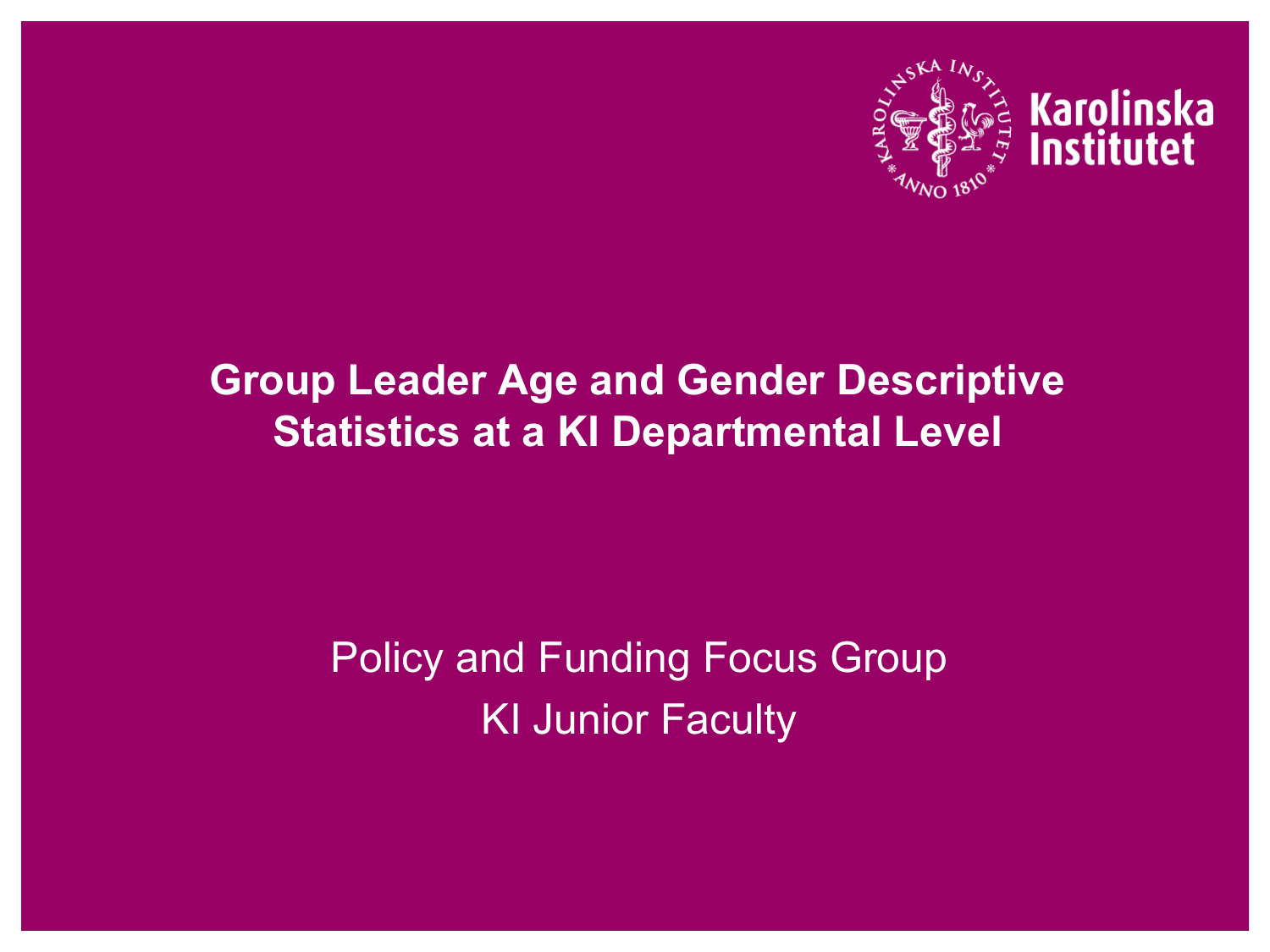

### **Overview**

- Background to the analysis
- Age distribution results
- **Gender distribution results**
- Results summary
- **•** Discussion points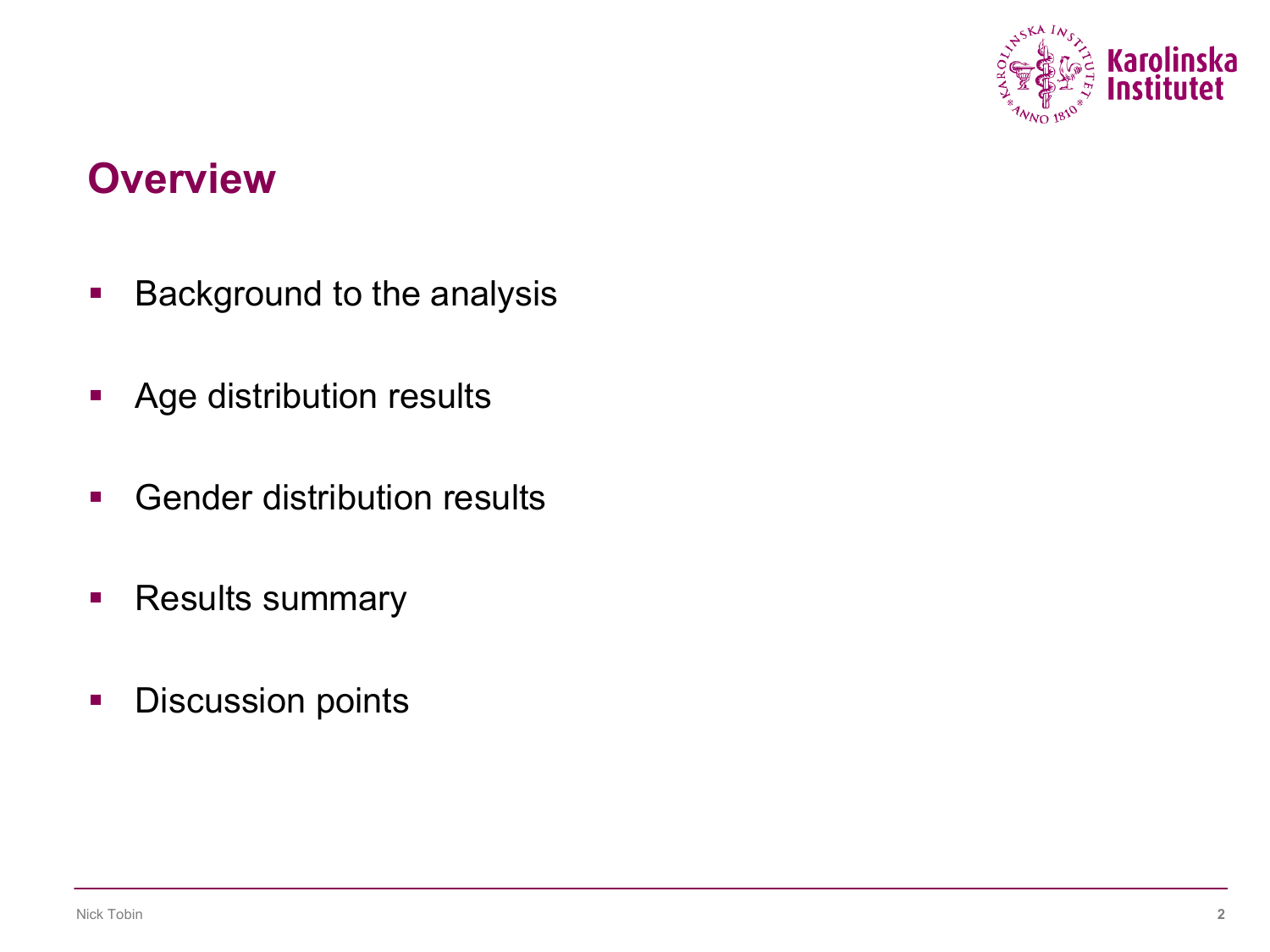

# **Background**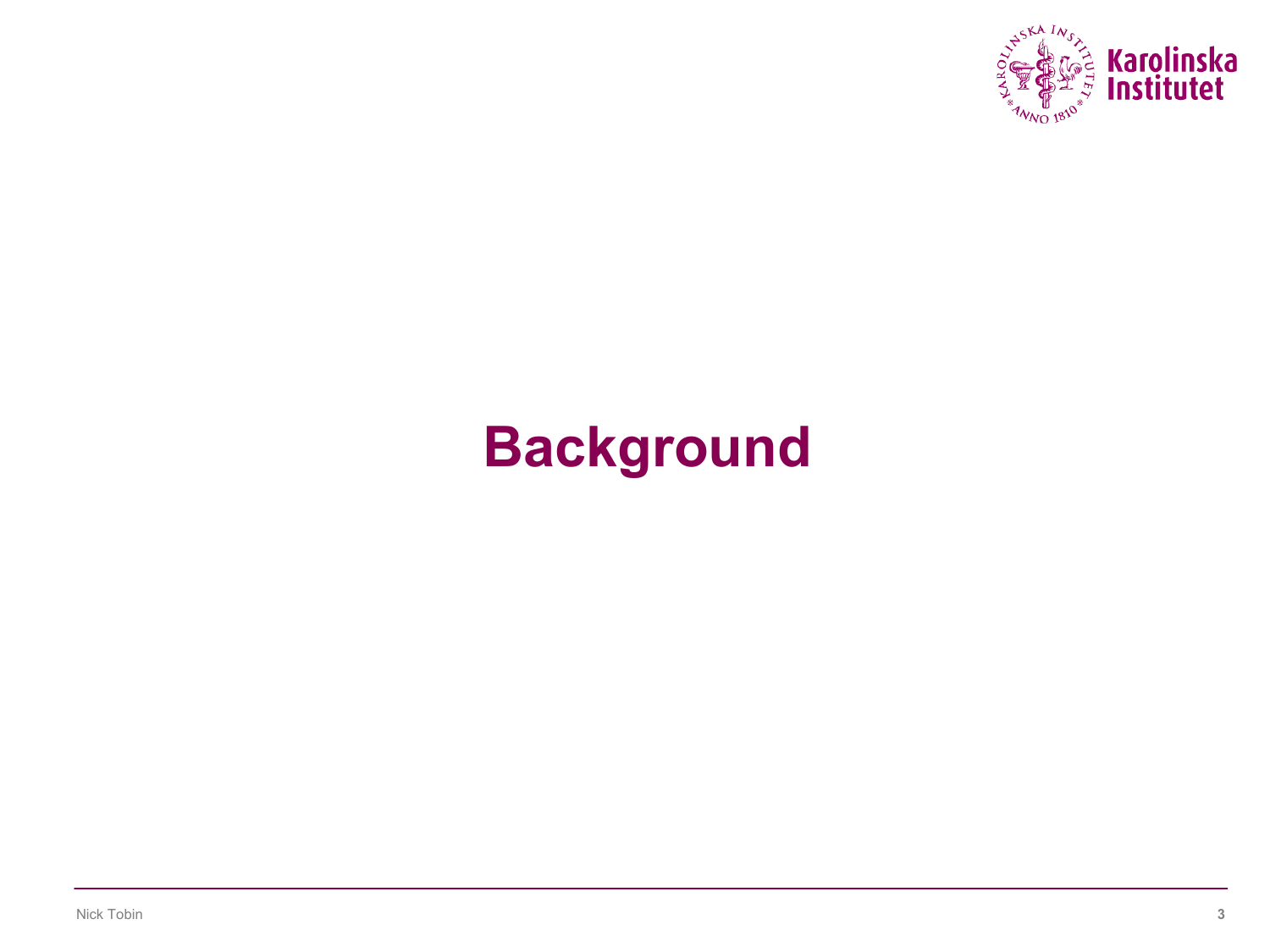### **Background**



- Initiative aim: To gather/present age and gender descriptive statistics on group leaders in KI at a departmental level
- § Why? Results of the JF survey indicate that junior researchers do not understand the KI career system and this was a good way to see the age at which researchers take the next step in their career

#### (N=439)

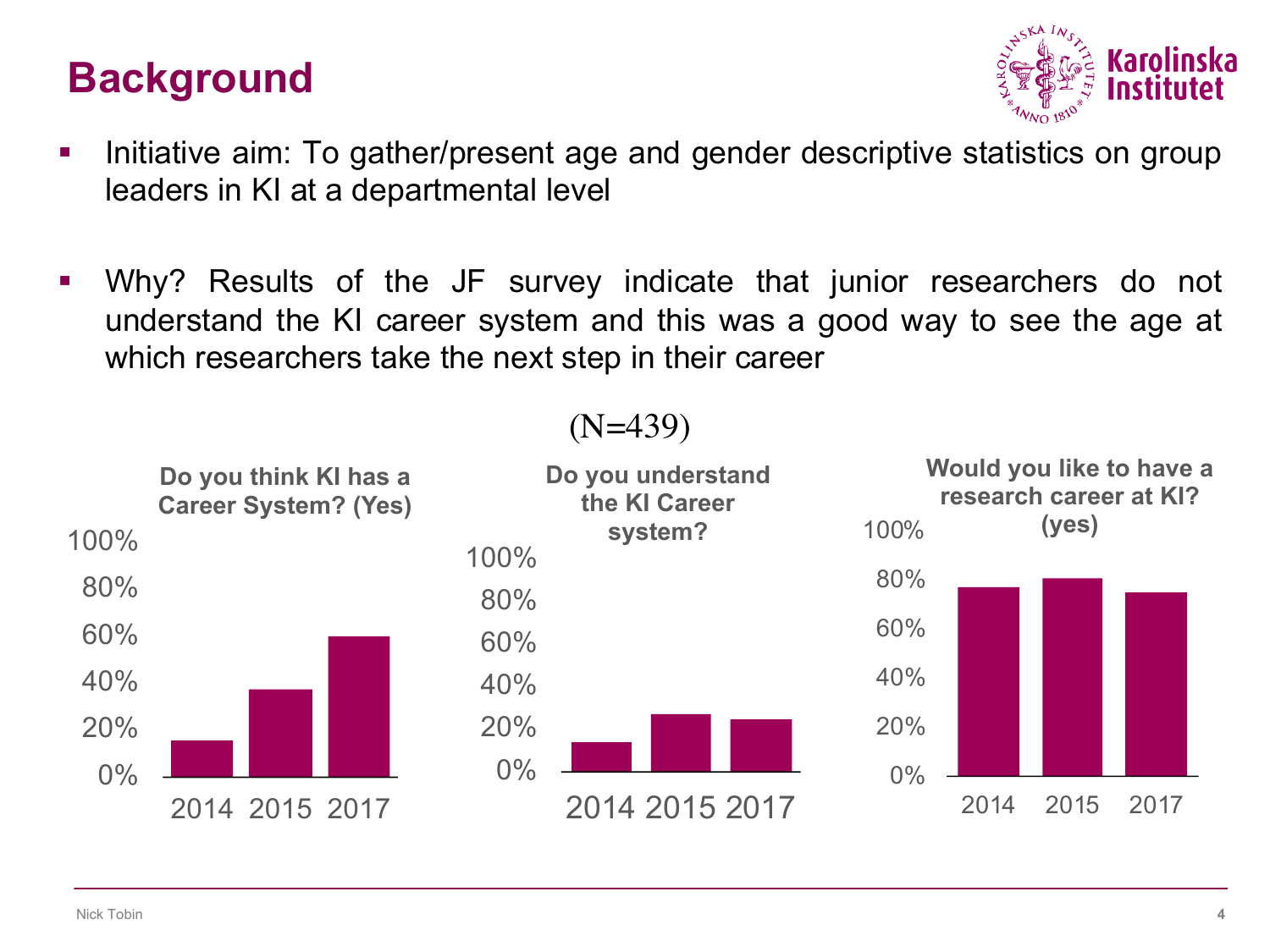### **Background**



- § "*Please note that we have no records of who are research group leaders since this is not used as a position among all departments*" – Central HR
- **Asked all 22 KI Departments for** 
	- $\rightarrow$  Gender and Age of their group leaders
	- $\rightarrow$  If they have a definition of what a group leader is
- Data from 18 Departments  $\rightarrow$  CLINTEC, Dentmed – no group leader structure  $\rightarrow$  KI SÖS, KI Danderyd – no reply
- § Should be viewed as a tool to help to understand the age/gender distribution of your own department
- Current age/gender stats, N=675 in total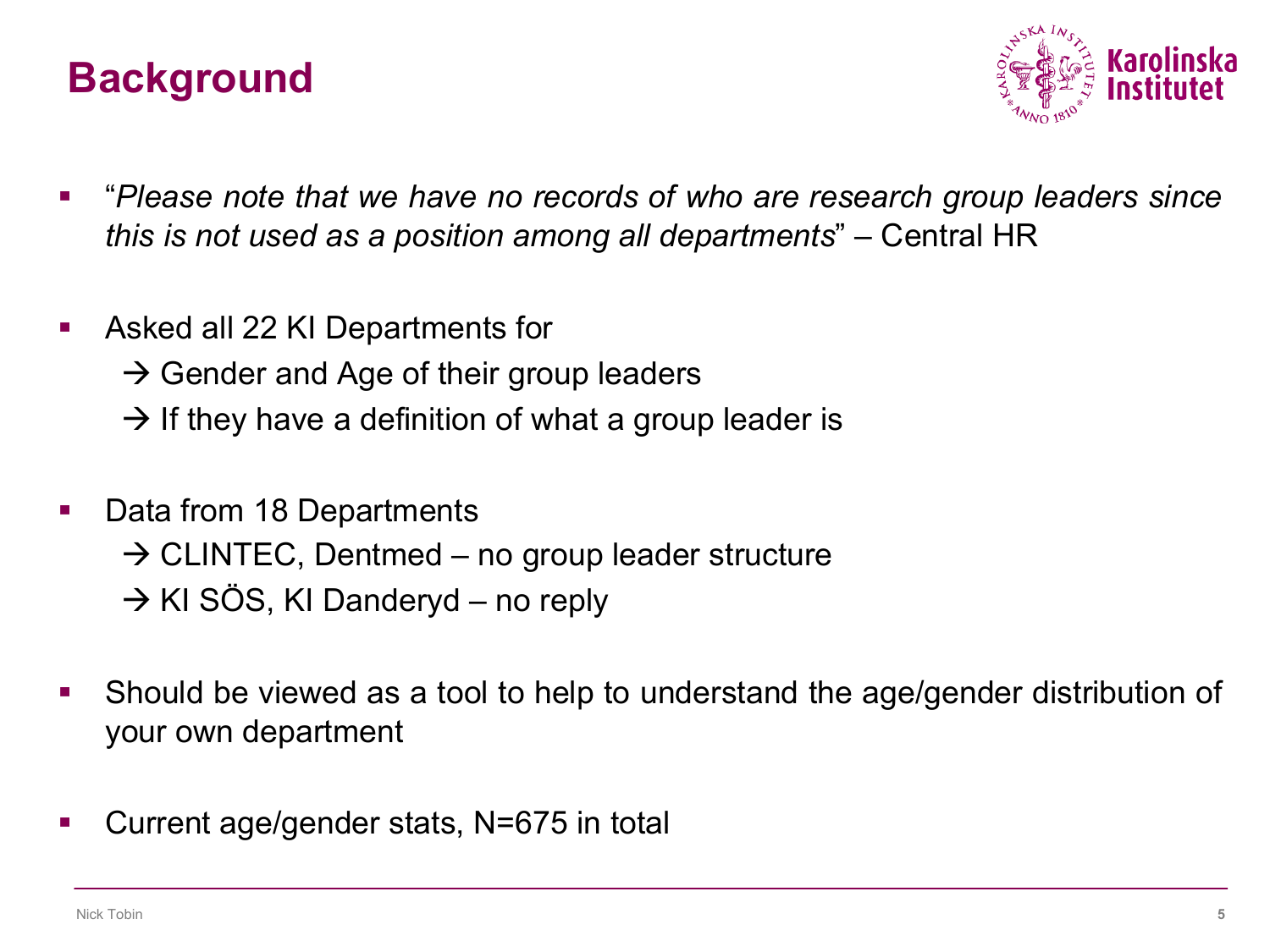

# **Results**

# **Age distribution**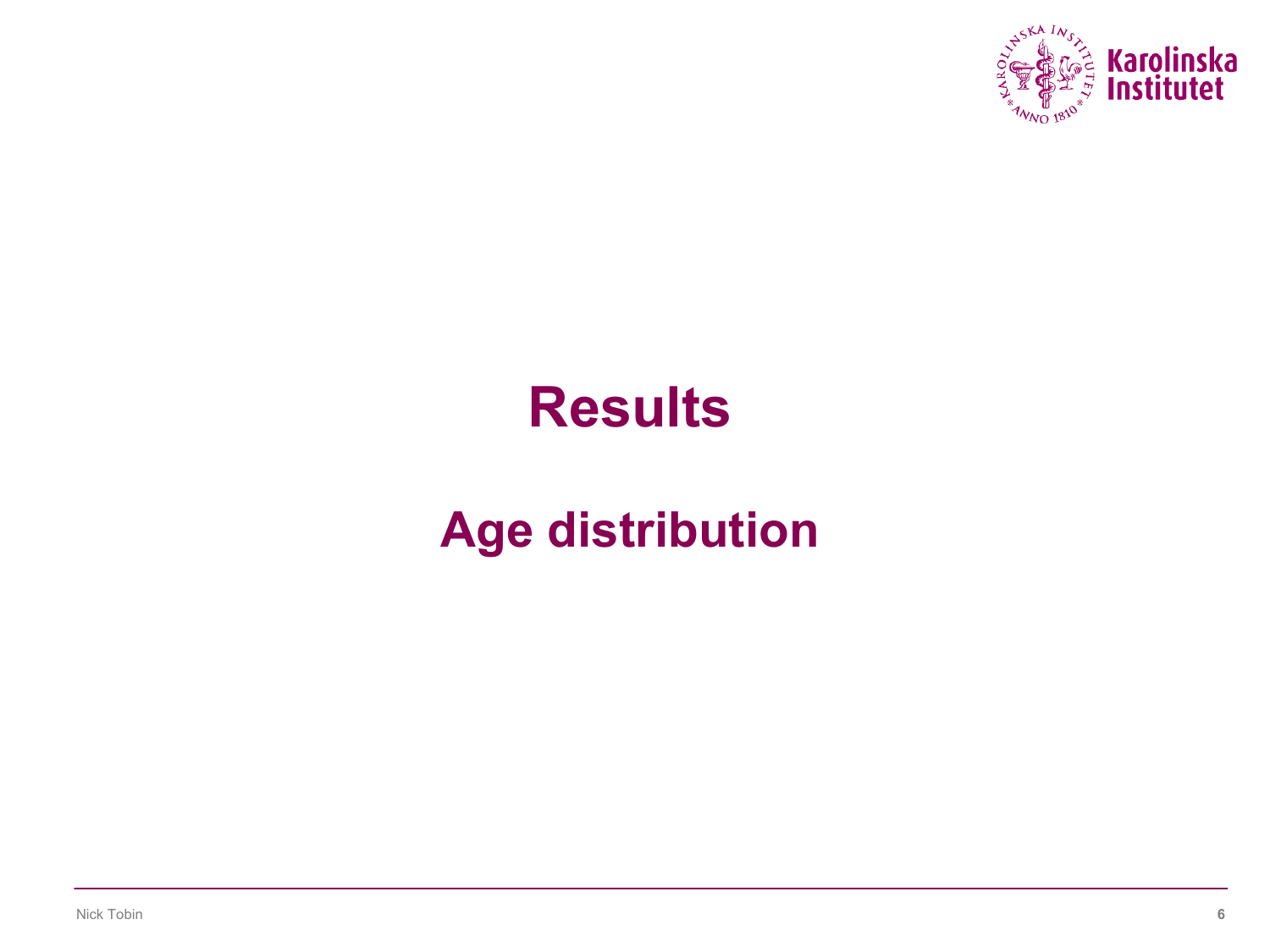#### **Mean GL age by Department**



Age

Age

 $A^{SKA}$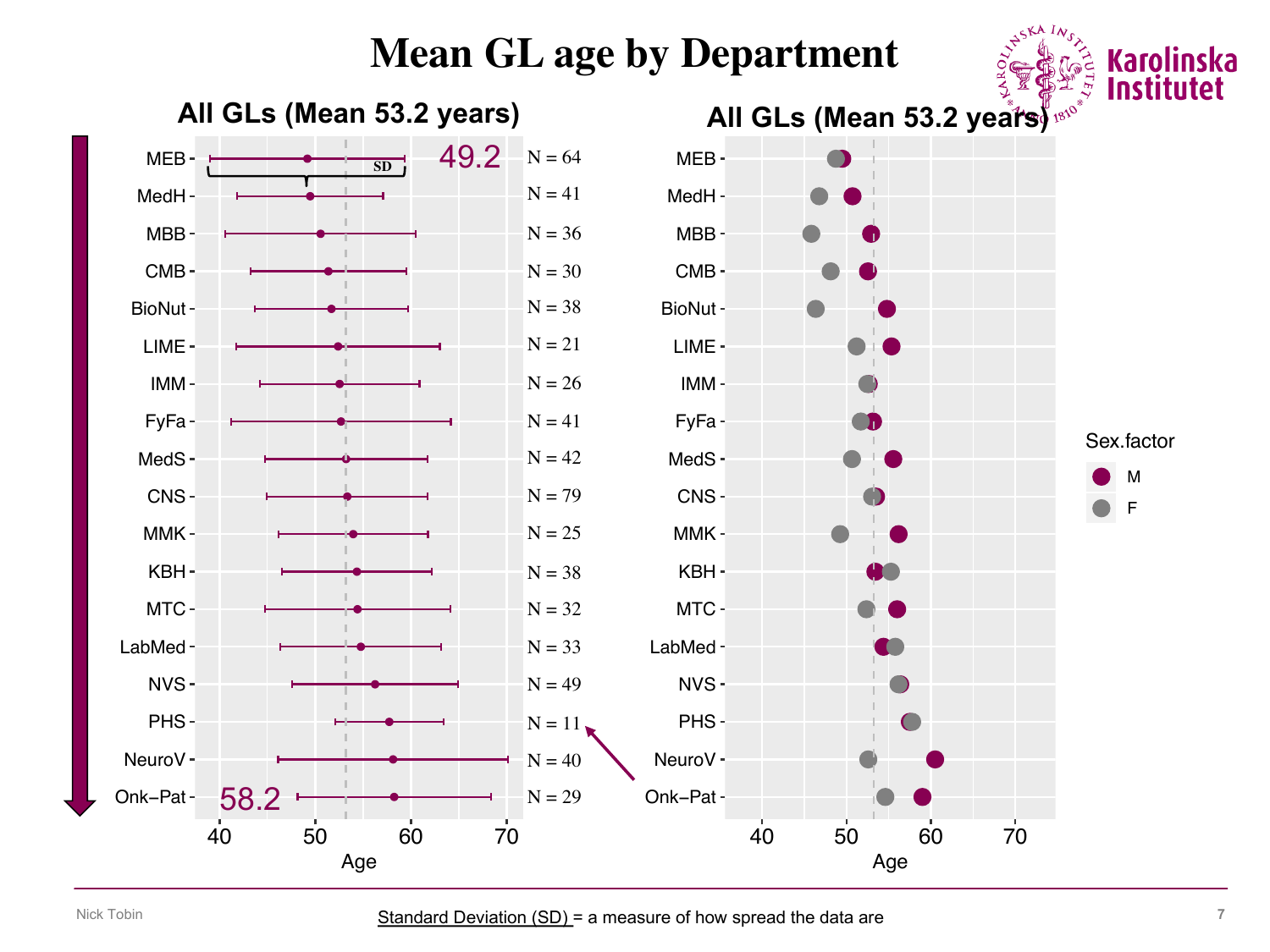# **Mean GL age by Department and Genders of the Algebra Section**



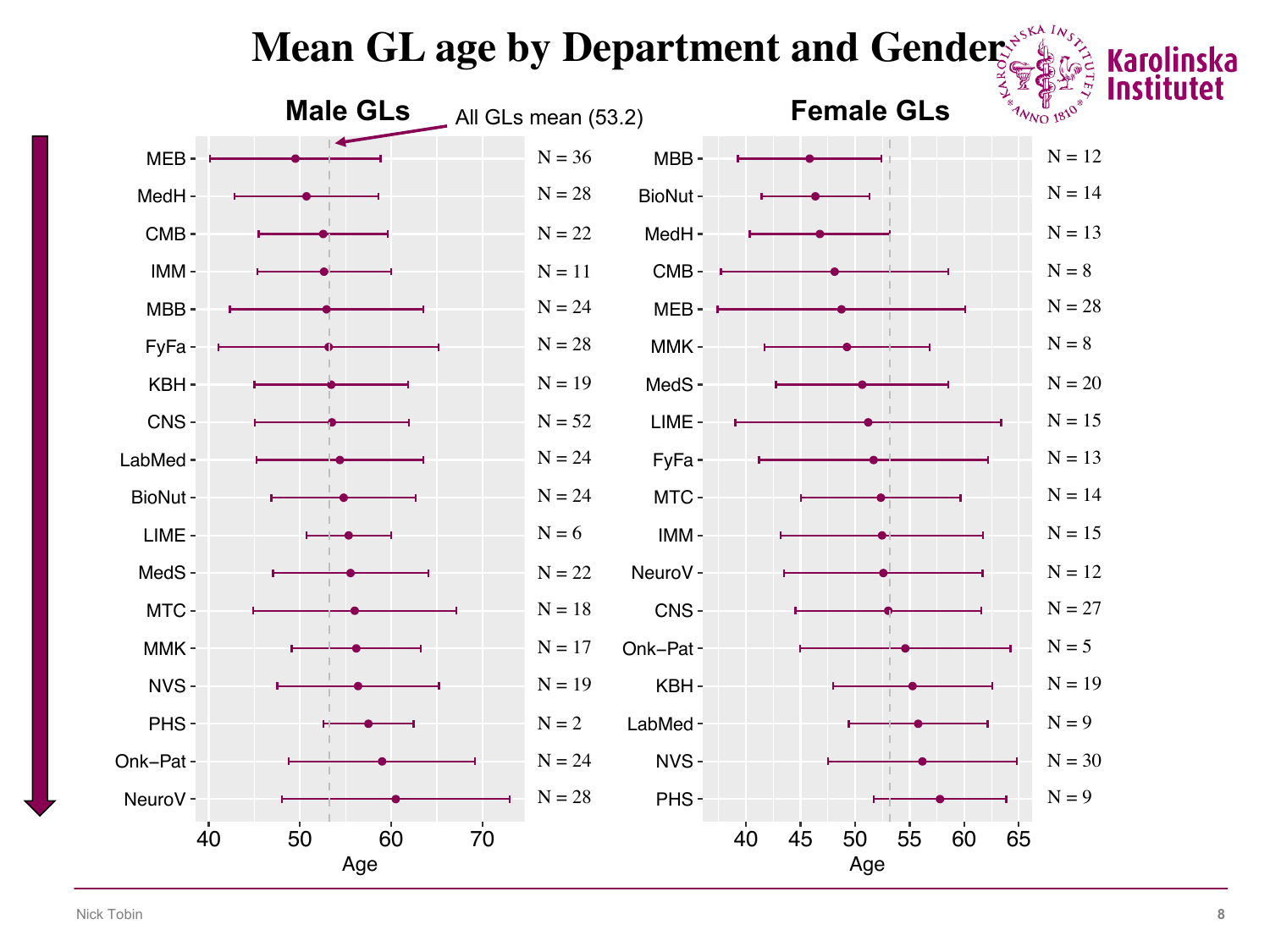#### **Group Leaders Age Overall (N = 675, Mean 53.2 shown)**



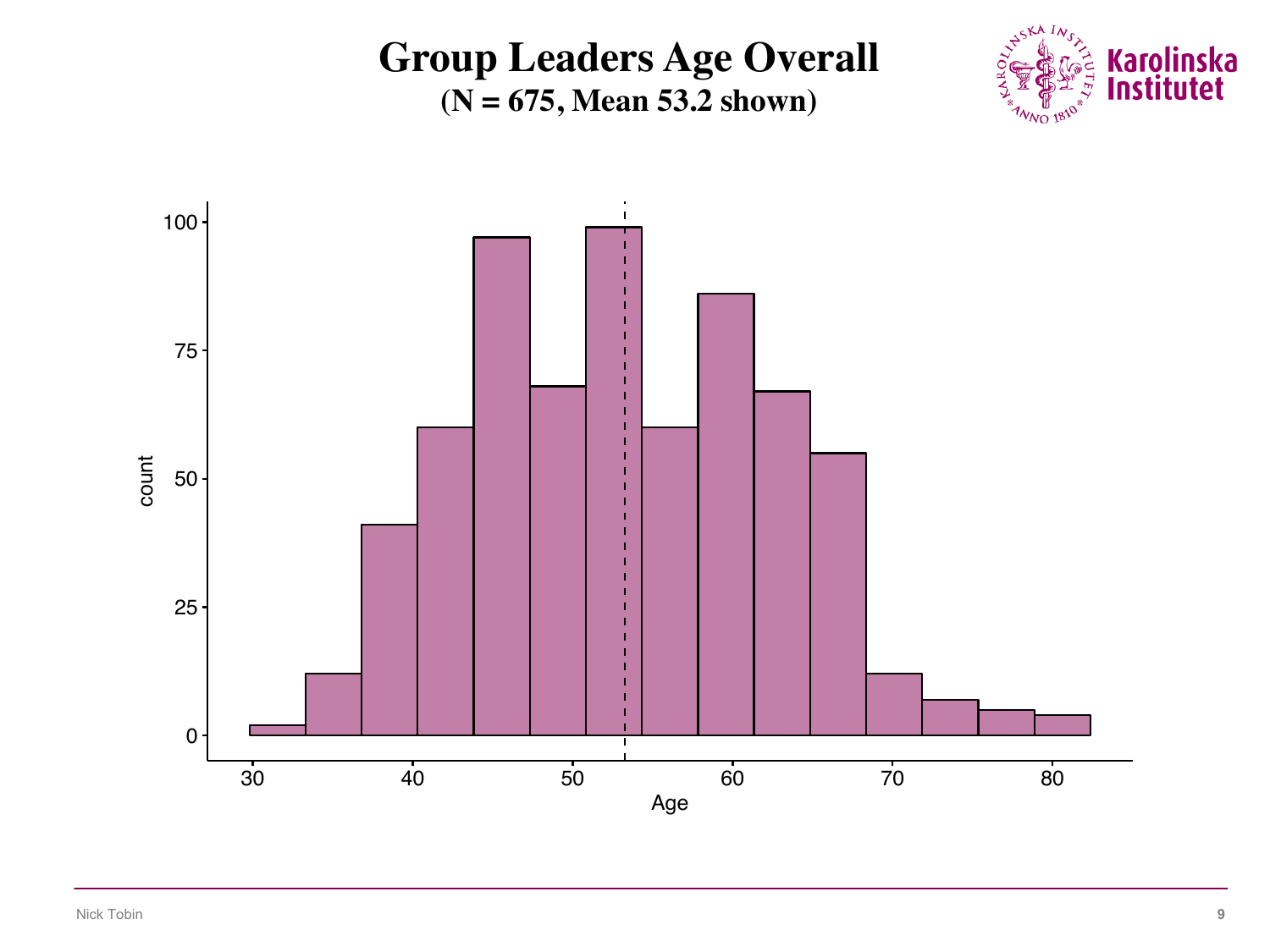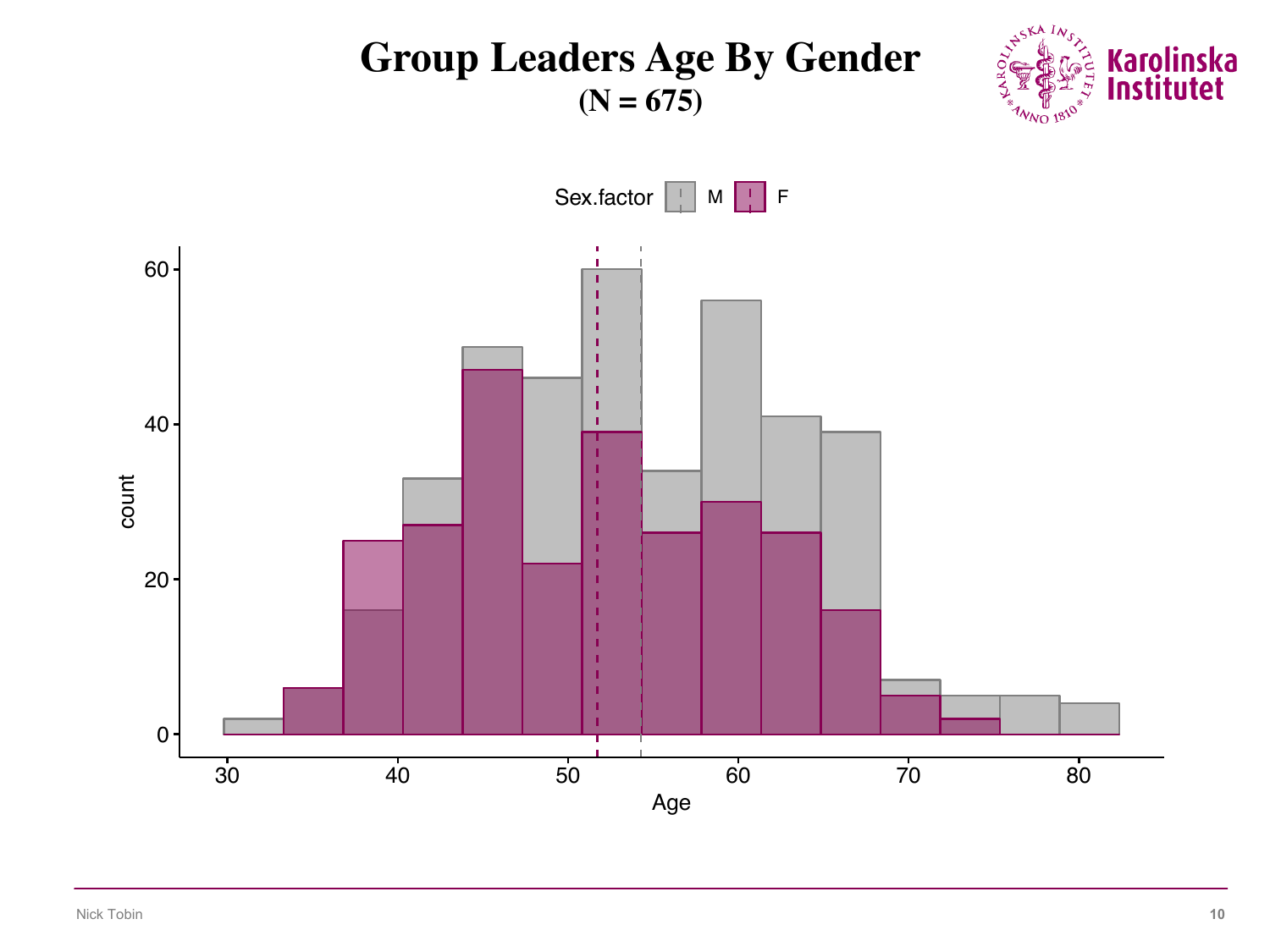#### **CITYSKA INSTANTS Group Leaders Age by Department Karolinska**  $\vec{r}$ stitute **(N = 675, Mean 53.2 shown)**  $1810^{*}$ BioNut || CMB || CNS || FyFa || IMM || KBH 15 10 5  $\Omega$ LabMed || LIME || MBB || MEB || MedH || MedS 15 count10 5  $\overline{0}$ MMK | MTC | NeuroV | NVS | Onk–Pat | PHS 15 10 5  $\Omega$ 30 40 50 60 70 80 30 40 50 60 70 80 30 40 50 60 70 80 30 40 50 60 70 80 30 40 50 60 70 80 30 40 50 60 70 80 Age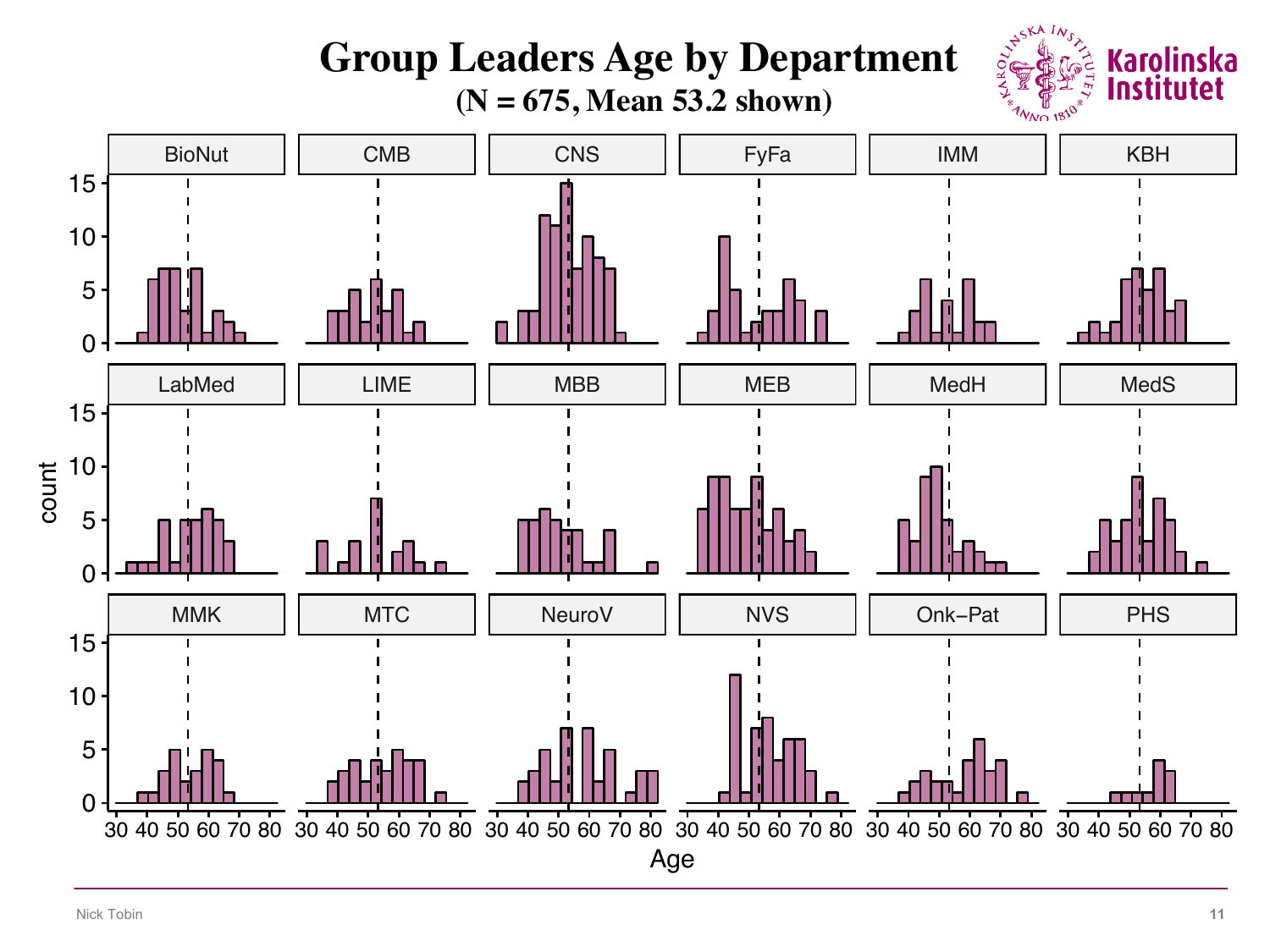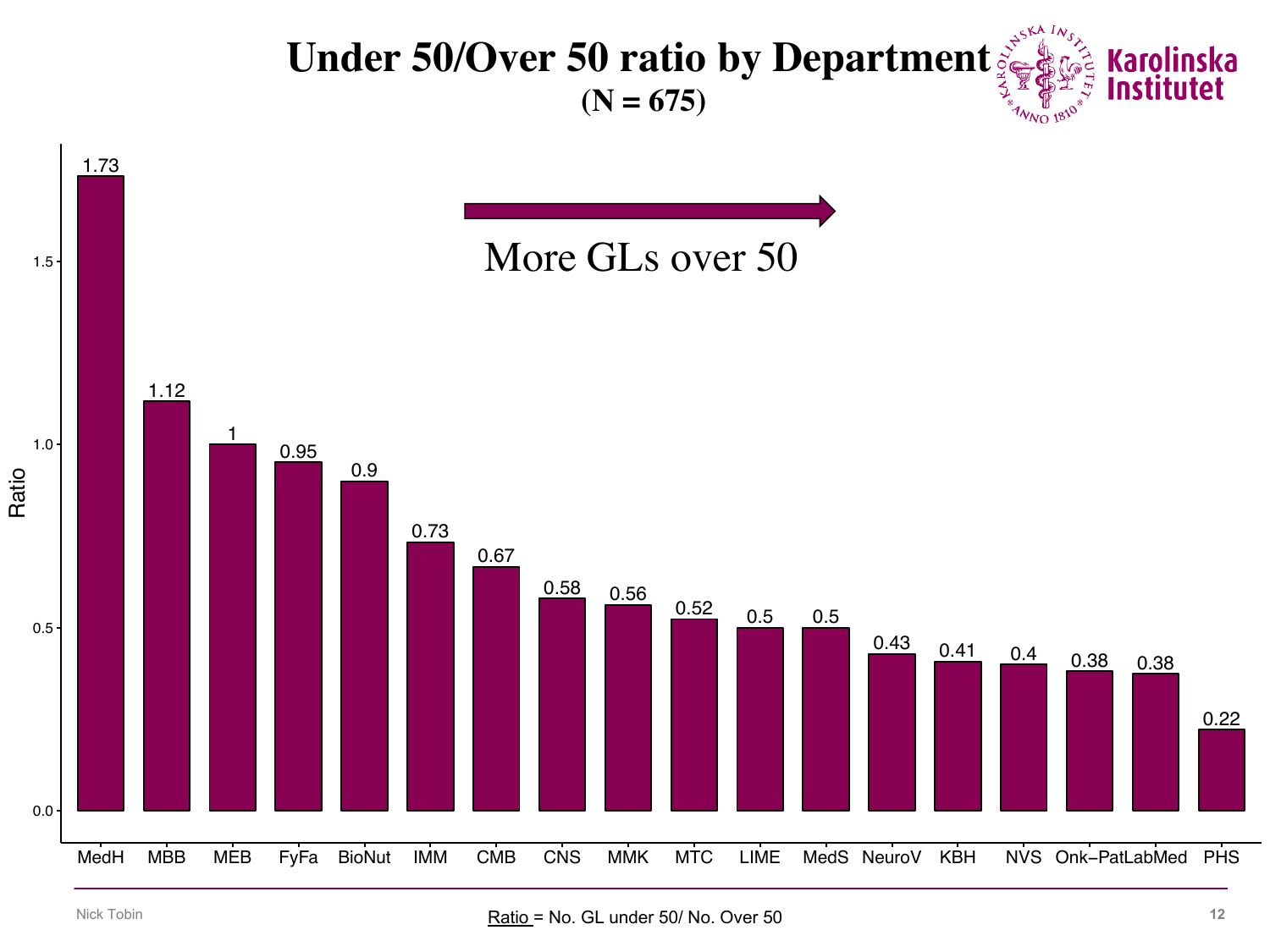

### **Gender distribution**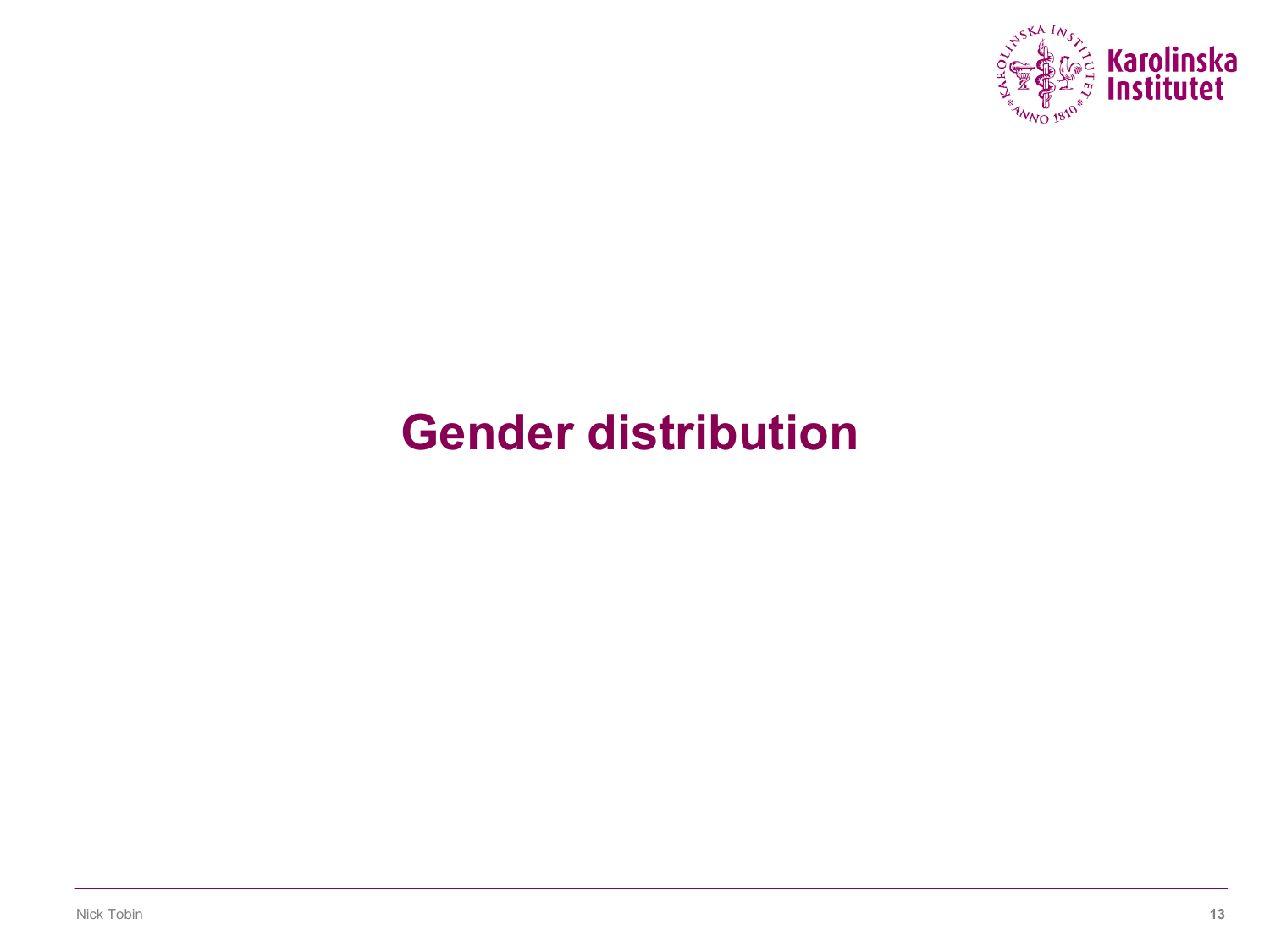### **Group Leader Gender by Department**



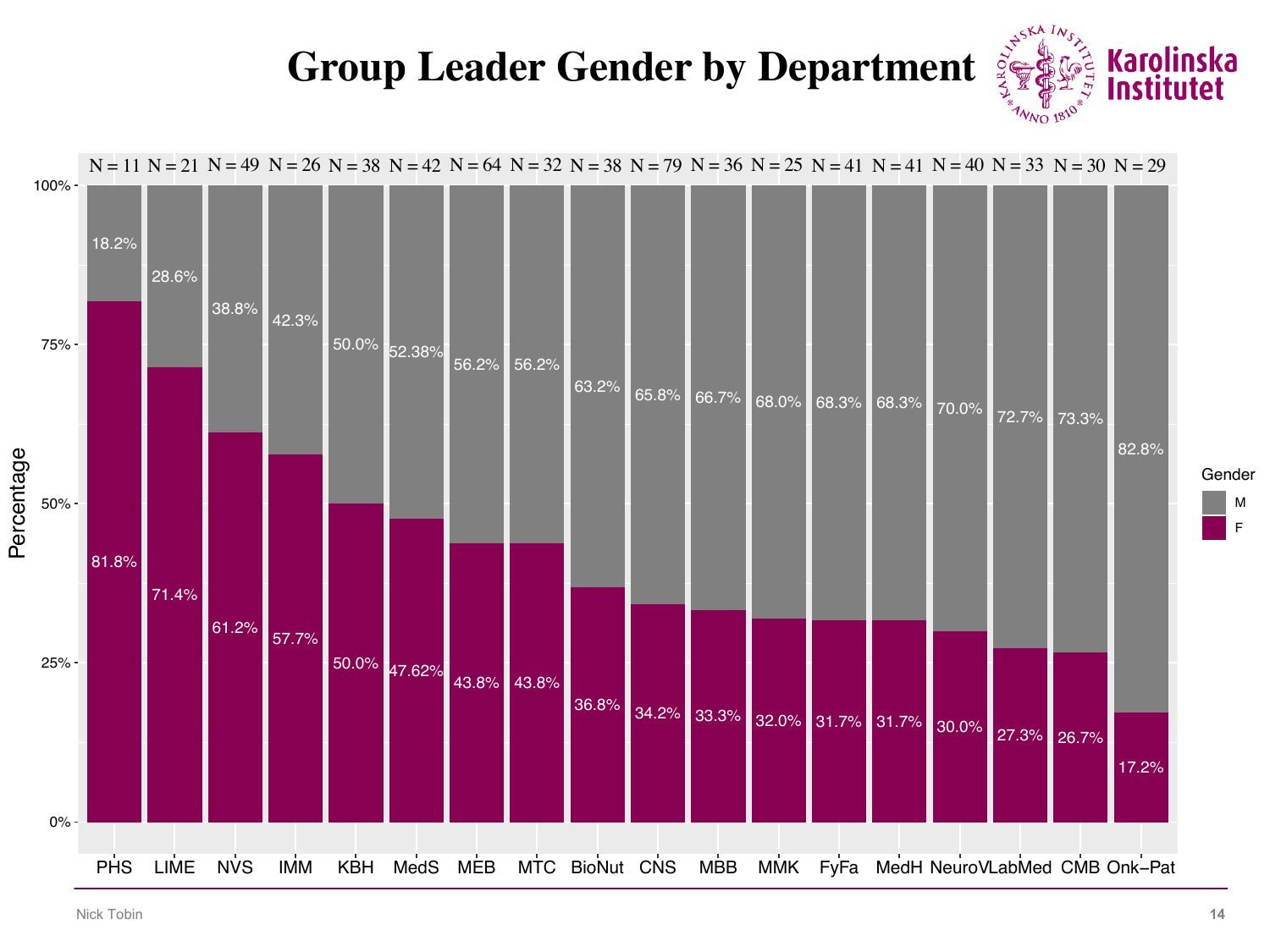### **Group Leaders under 50, Gender by Department**



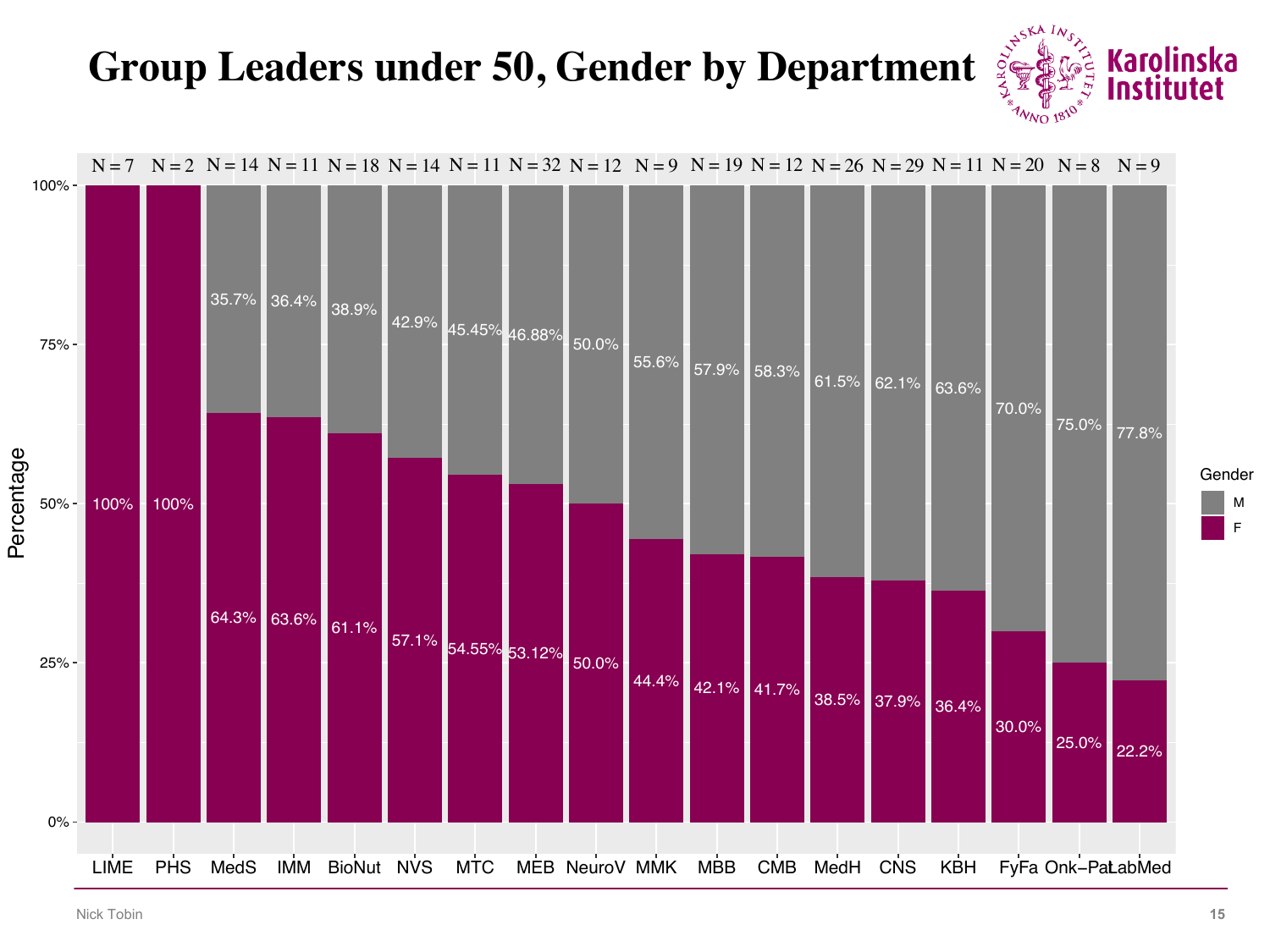

# **Results Summary**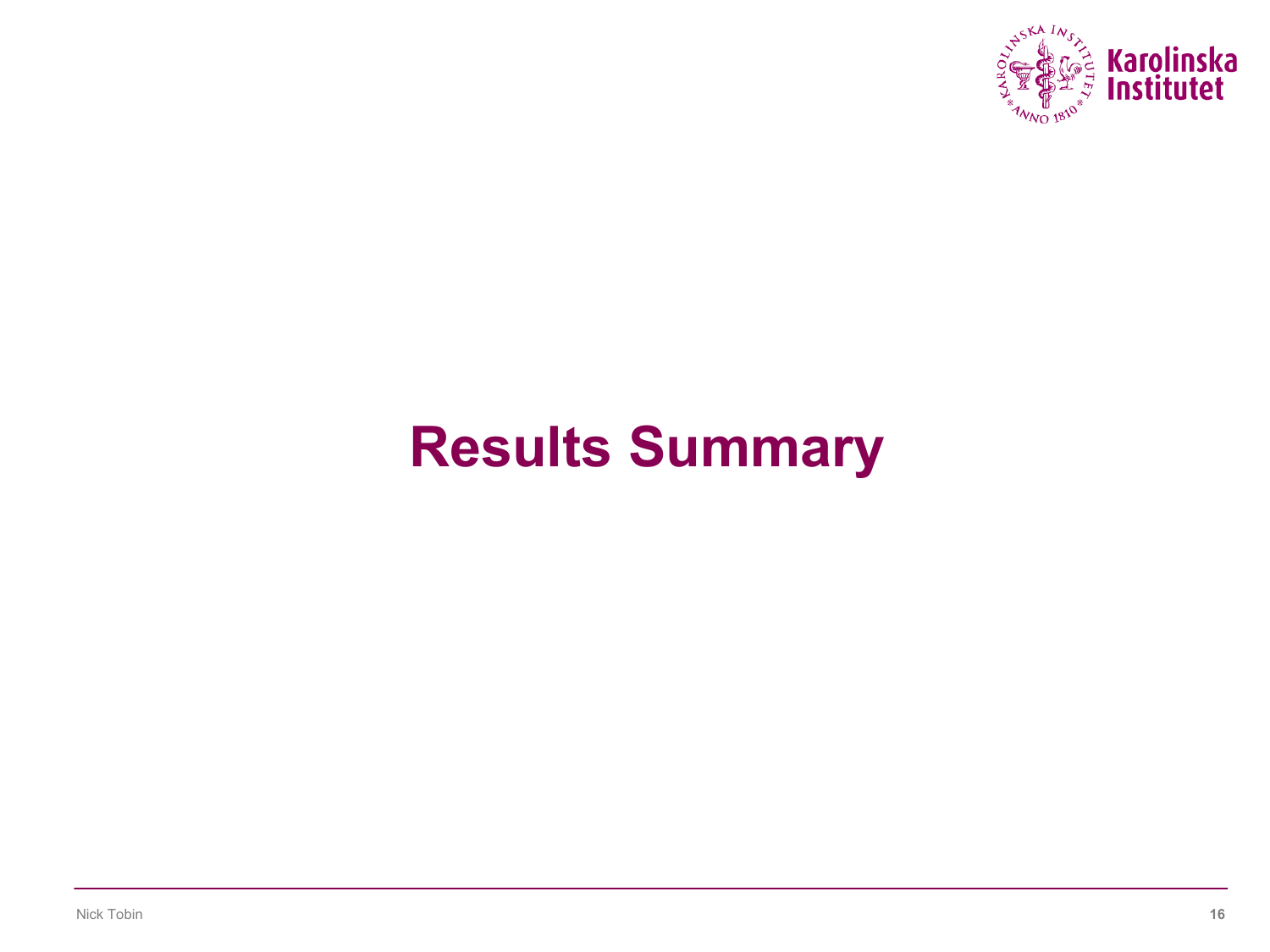### **Results Summary**



- Mean group leader age can vary by up to 10 years depending on the department (dot and standard deviation plots)
- Similar variation in age values with regards to gender when considering all group leaders, but more men above 50 (histograms)
- Distribution of group leader ages vary considerably by department (multihistogram plot)
- The percentage of female group leaders varies between 82% and 17% depending on the department (bar plot)
- The percentage of female group leaders under 50 varies between 100% and 22% depending on the department (bar plot)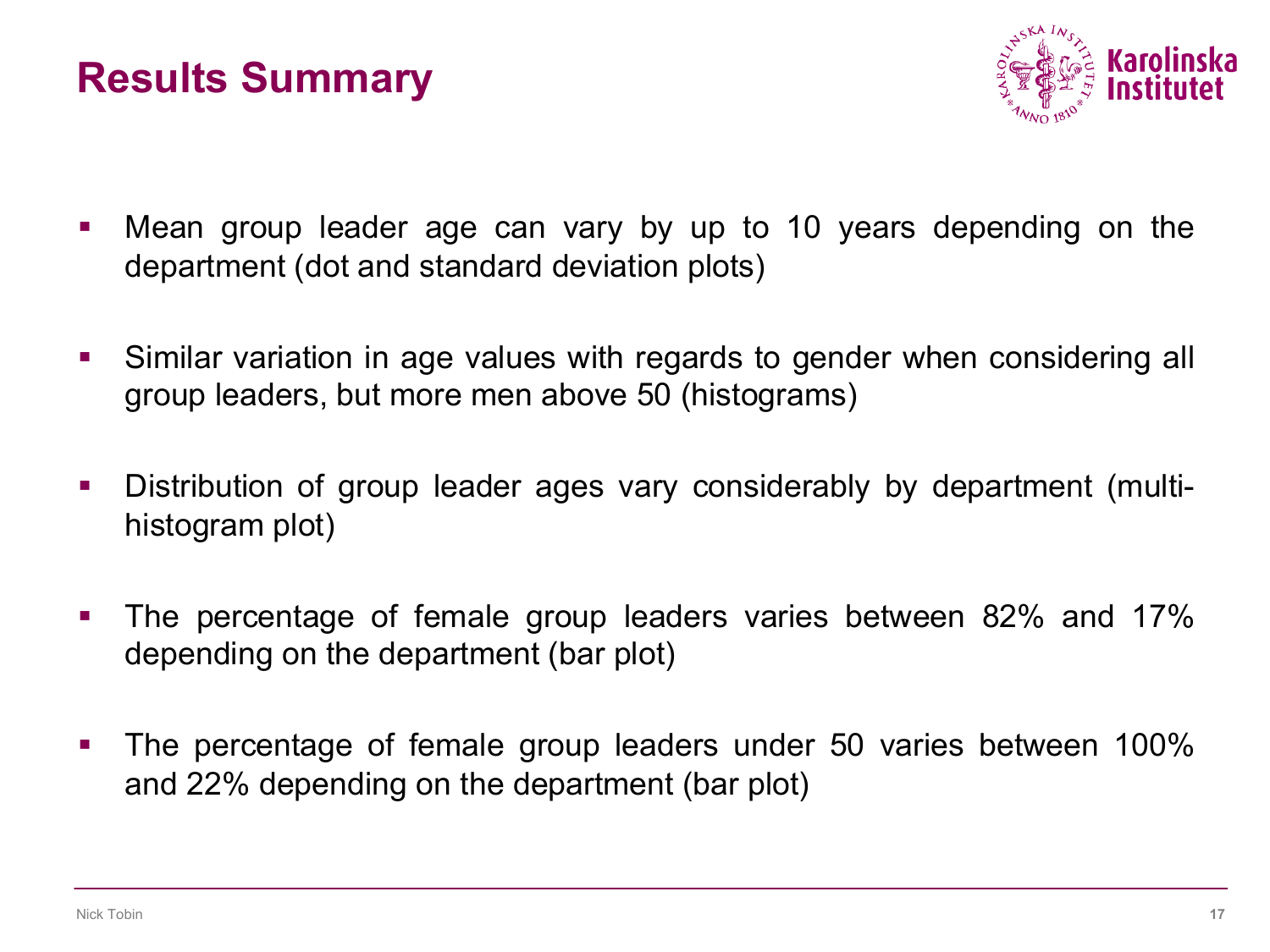

# **Discussion points**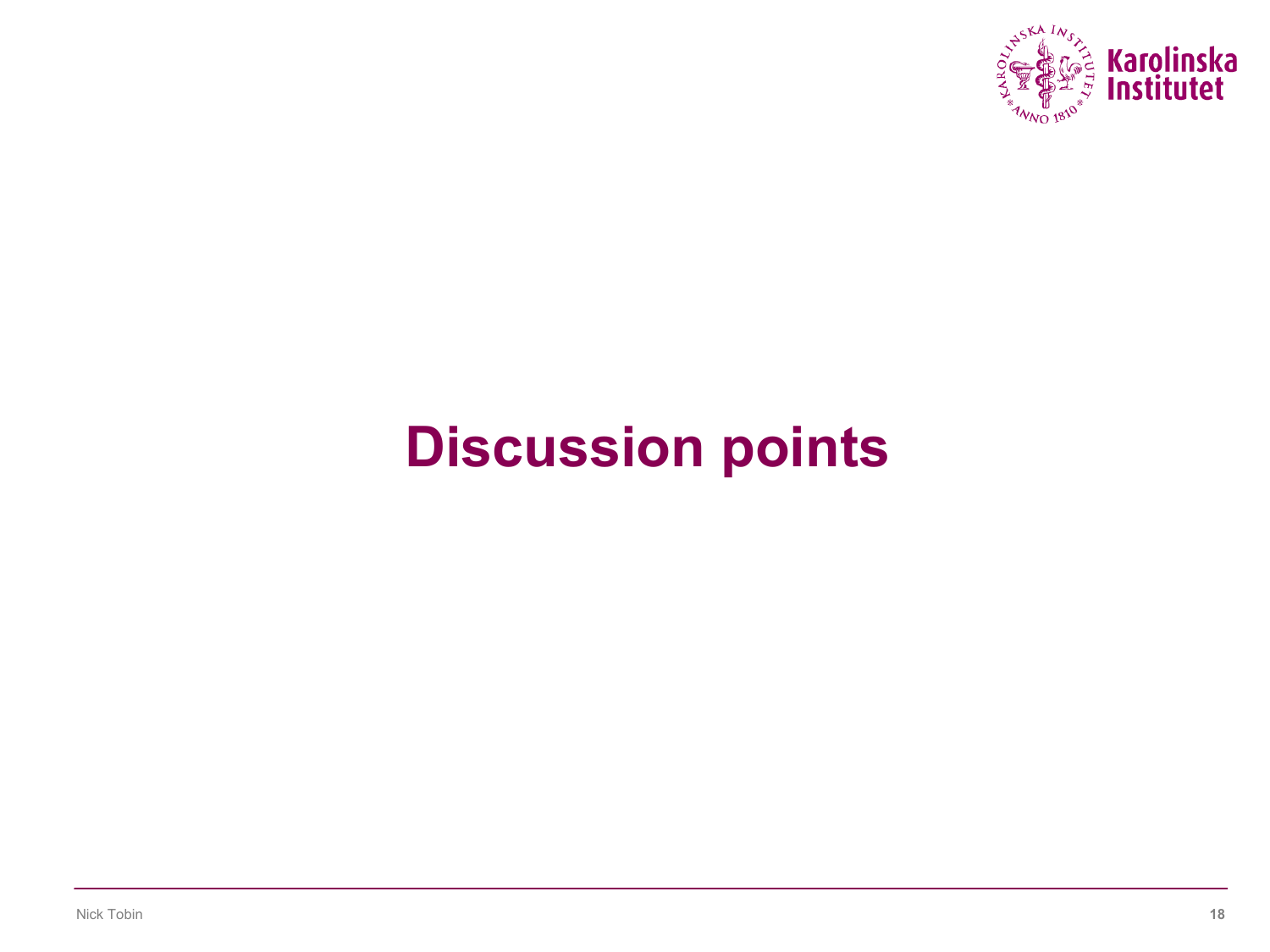### **Discussion points - Age**



#### **Age**

- § Things a Departmental Head may want to consider if they have an imbalanced under vs. over 50 GL distribution in their department:
	- How many GLs do you want your department to have?
	- Are the rules for becoming a group leader too strict? (Financing)
	- If too many older GLs need to recruit or department will shrink
	- If too many younger GLs will everyone have a future at the department?
	- Cost of recruiting junior vs. established group leaders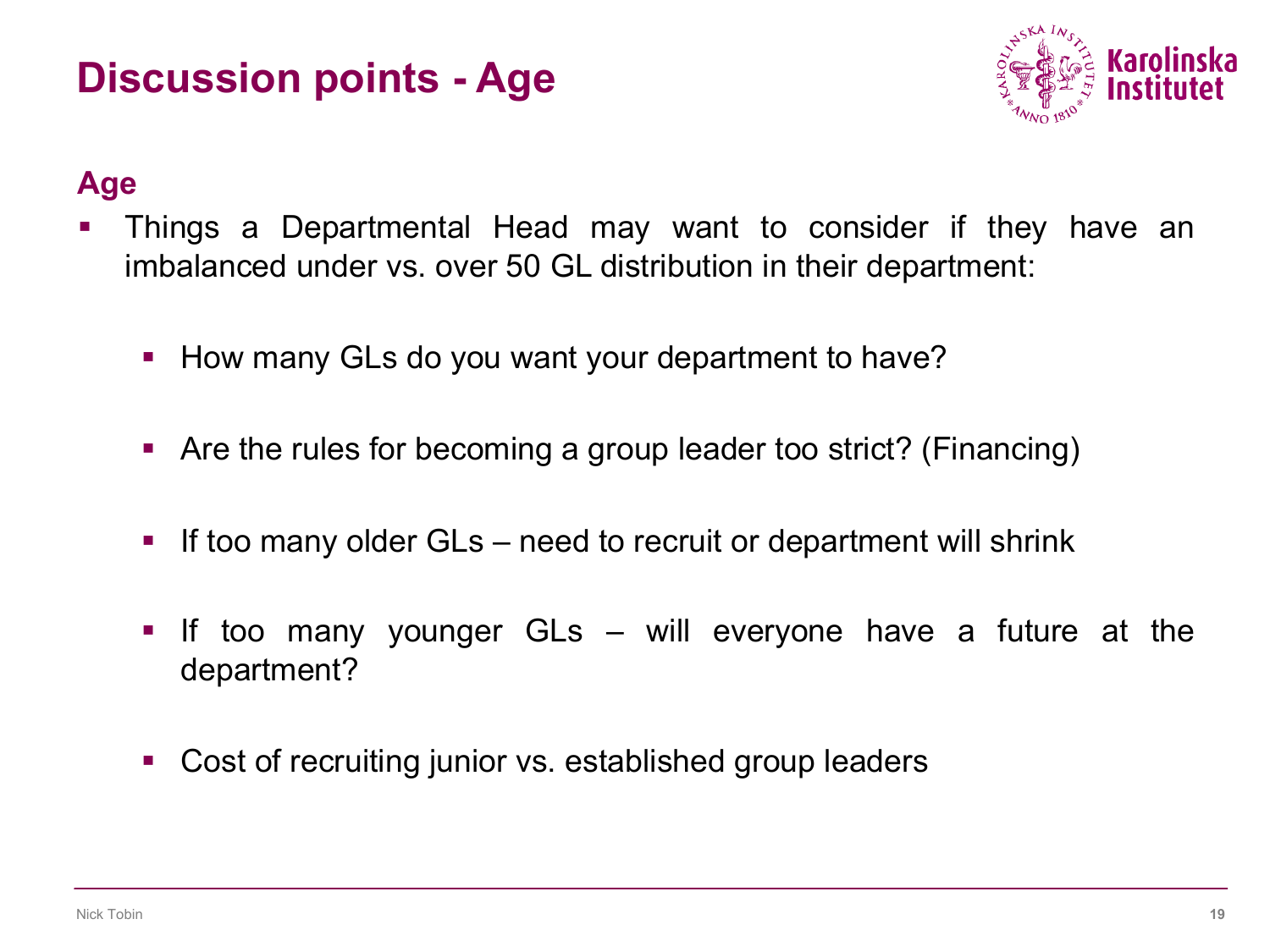### **Discussion points - Gender**



#### **Gender**

- It is plausible that some departments may attract more female or males owing to their subject matter e.g. NVS – care sciences
- Department where there is no apparent reason for gender imbalance:
	- § Do you have equal gender distribution at PhD and post-doc level?
	- How can you help junior researchers make it to the group leader level? (ask them) Offer some kind of mentoring or strategy to become more balanced in future?